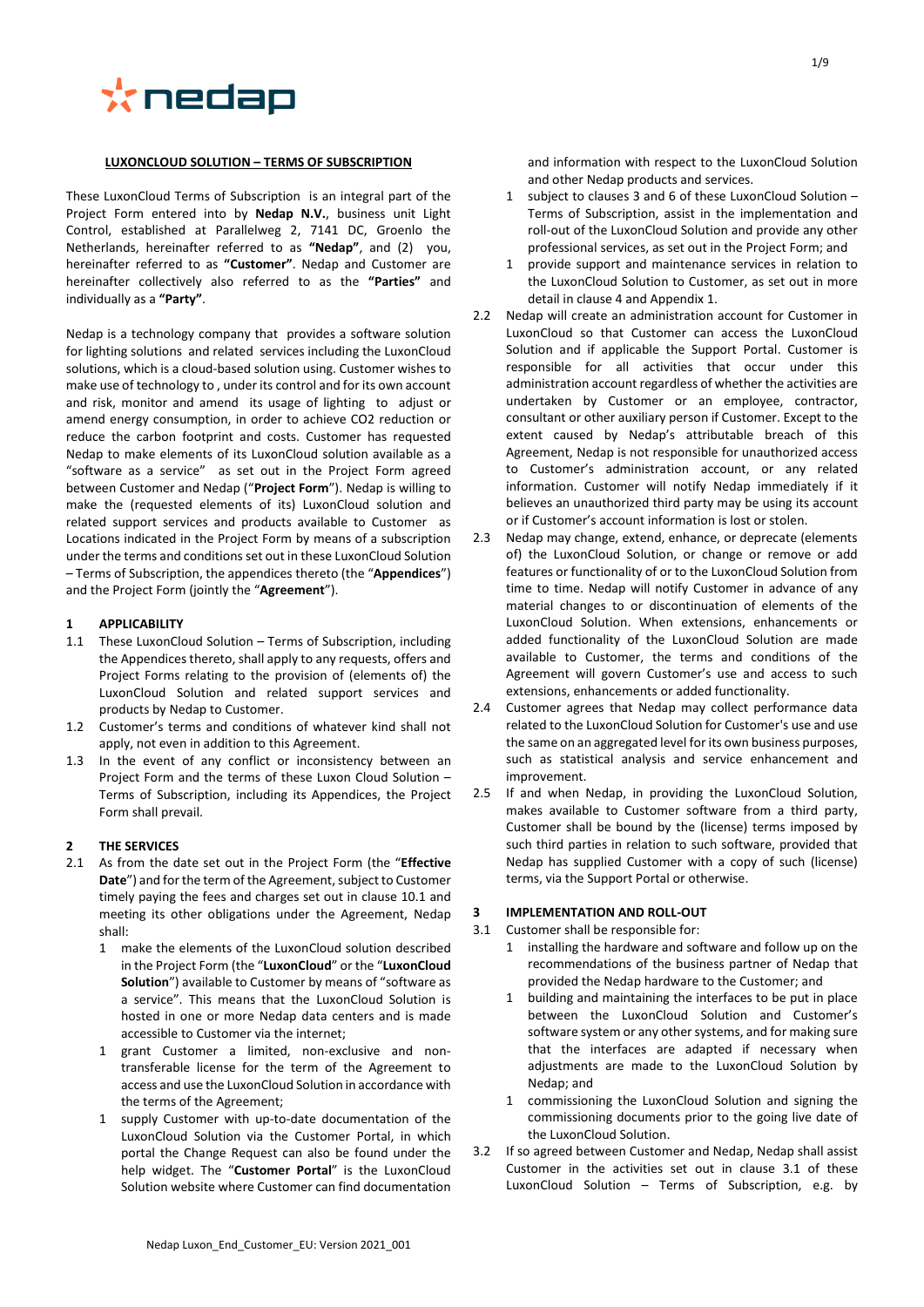

responding to questions, by assisting in integration activities, by training the Customer's employee's ('train the trainers'), by adjusting software code (e.g. of APIs or other tools) for the purpose of interfacing with Customer or third party systems, etc. Nedap and Customer will detail the assistance to be provided by Nedap in the Project Form, and Nedap will invoice Customer for such assistance on a time and material basis as per the rate card for professional services in the Project Form.

3.3 Upon activation of a Customer in the LuxonCloud Solution, the commissioning for that Customer shall be deemed to have ended and Customer's obligation to pay the yearly subscription fee for that Customer shall commence.

## <span id="page-1-1"></span>**4 MAINTENANCE AND SUPPORT SERVICES**

- <span id="page-1-2"></span>4.1 Nedap shall provide Customer with remote support services and corrective maintenance services in relation to the LuxonCloud Solution, which shall consist of the following services (jointly "**Maintenance and Support Services**"):
	- 1 Service desk support to Customer;
	- 1 Corrective maintenance, including problem management; and
	- 1 New versions of the LuxonCloud Solution,
- all as further specified in Appendix 1.
- 4.2 Within the context of the Maintenance and Support Services:
	- 1 "**support**" is the support provided by Nedap to Customer which contact name is mentioned in the Project Form regarding questions and/or Incidents arising from the use of the LuxonCloud Solution or other Nedap products and/or services in accordance with the Agreement as further described in Appendix 1;
	- 1 an "**Incident**" is an event that deviates from the (expected) standard operation of the LuxonCloud Solution. The event can relate to the LuxonCloud Solution service or the LuxonCloud Solution software program. Even though the effect may be small or even transparent to the Customer it is still classified as an Incident. Incidents typically trigger the generation of an error report by the LuxonCloud Solution software program or the LuxonCloud Solution service; and
	- 1 a "**Problem**" is a fault in the LuxonCloud Solution, identified based on repeating Incidents with similar symptoms.
- <span id="page-1-3"></span>4.3 Nedap shall only provide Maintenance and Support Services in relation to the most recent version of the LuxonCloud Solution.
- 4.4 Any maintenance and support activities not covered by clauses [4.1](#page-1-2) and [4.3](#page-1-3) of these LuxonCloud Solution – Terms of Subscription shall be provided only on the basis of a separate accepted Project Form (or other agreement between Nedap and Customer) and, unless agreed otherwise, charged on a time and material basis (e.g. additional support, corrective maintenance when any exceptions apply, etc.) at the rates for professional services specified in the price list.
- 4.5 In order for Nedap to meet its obligations under this clause [4](#page-1-1) and Appendix 1, Customer is required to uphold its part in the procedures described in the Agreement, among which:
	- 1 Customer shall have the hardware and software properly installed and will have a stable internet connection in place at all times between the hardware installed and the Luxon server, as described in the installation manual;
	- 1 Customer will ensure that any mobile devices and web browser(s) used by Customer to operate the LuxonCloud

Solution are fit for purpose. Nedap will not be responsible for any issues arising with the LuxonCloud app that arise as a result of difficulties with web browser, the device or third parties apps running on the device.

- 1 Customer will provide the Nedap service desk with all available and reasonably requested information (including, but not limited to, documentation and data) necessary to diagnose, investigate and resolve Incidents, problems or other issues related to support requests as can reasonably be expected;
- 1 if an Incident or other issue cannot be reproduced, Nedap cannot be held responsible to solve the report or service call which has been submitted to the Support Portal;
- 1 Customer will provide, operate and maintain, at its expense, all of Customer's software, hardware, infrastructure, communication devices and services necessary for Customer to access and use the LuxonCloud Solution; and
- 1 Customer will notify Nedap of any errors, omissions or deficiencies in the LuxonCloud of which Customer becomes aware.
- 4.6 Any support, corrective maintenance and other services performed in relation to the LuxonCloud Solution that was caused, wholly or partly, by any of the following circumstances, shall not be in scope of the standard Maintenance and Support Services:
	- 1 Incidents, Problems or other issues that result from Customer's, use of the LuxonCloud Solution in breach of the Agreement or any applicable laws or regulations;
	- 1 modifications made to the LuxonCloud Solution by any party other than Nedap (unless approved in writing by Nedap);
	- 1 willful intent or gross negligence by Customer, or any of its users;
	- 1 requests for Customer-specific modifications that are implemented in the LuxonCloud Solution (e.g. configurations, Customer-specific interfaces, etc.), as these activities are not covered by the subscription fee set out in the Project Form; or
	- any issues arising with the LuxonCloud Solution that arise as a result of difficulties with Customer's and Customer Store's web browsers and mobile devices to operate the LuxonCloud Solution or third parties apps running on the device.

Any such out of scope services will be charged by Nedap on a time and material basis at the hourly rates as per the rate card for professional services set out in the Project Form (and if the Project Form does not contain the rate card, the standard rates of Nedap).

## **5 SERVICE LEVELS**

- 5.1 Nedap shall use reasonable efforts to meet the service levels or services as set out in Appendix 1.
- 5.2 Nedap shall use reasonable efforts to ensure that the LuxonCloud Solution is available to Customer during from 8.30am until 5.00pm CET from Monday up to and until Friday, excluding public holidays in the Netherlands ("**Working Days**").

## <span id="page-1-0"></span>**6 PROFESSIONAL SERVICES**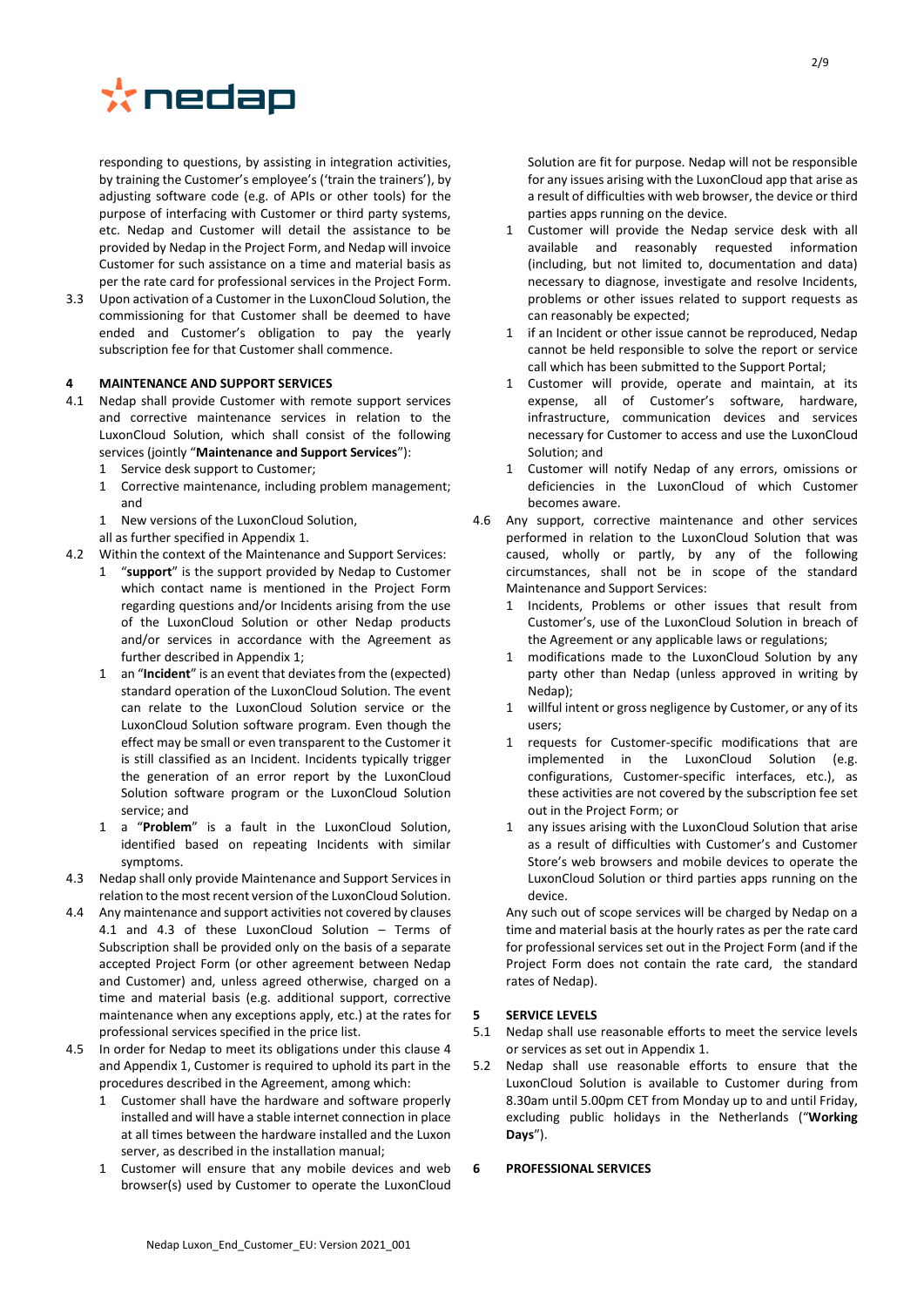# \*nedap

- 6.1 If professional services will be provided by Nedap, such professional services will be detailed in the Project Form, and they will be provided subject to the terms of this clause [6](#page-1-0) and to the specific additional arrangements in the Project Form.
- 6.2 Nedap shall only provide professional services on Working Days, unless explicitly otherwise agreed in the Project Form.
- 6.3 Nedap will provide the professional services with due care and in accordance with the arrangements and procedures agreed with Customer in writing. Professional services are always performed on a reasonable effort basis and will not constitute result oriented obligations for Nedap. If the provision of professional services is to be performed by a specific individual, Nedap shall at all times be entitled to replace this individual with one or more other individuals with the same qualifications.
- 6.4 Nedap shall periodically update Customer on the progress of the professional services via the contact person designated by Customer.
- 6.5 Customer shall notify Nedap in advance of any circumstances that affect or may affect the provision of professional services by Nedap, such as the method of reporting, the issues that Customer wishes to focus on, Customer's priorities, the availability of Customer's resources and personnel, special facts and circumstances of which Nedap may not be aware.
- 6.6 Customer shall be responsible for the further distribution and examination of the information provided by Nedap within Customer's organization and shall assess this information and notify Nedap accordingly.
- 6.7 Customer is obligated to provide access to all necessary documents and files that are required to configure the solution as well as remote accessibility to necessary software components. Customer shall at all times guarantee that all materials, information, software, procedures and instructions that it makes available to Nedap for the purpose of providing the professional services are accurate and complete.
- 6.8 In connection with the continuity of the professional services, Customer shall designate a contact or contacts who will act in this capacity during the period wherein the professional services are performed. Customer's contacts shall have the necessary experience, specific relevant knowledge and an insight into Customer's desired objectives.
- 6.9 Any changes with respect to the scope of the professional services and/or any agreed deliverables shall be agreed in writing by the authorized representatives of both Parties. Nedap shall not be obligated to undertake the activities in connection with such change(s) until the Parties have reached full written agreement on the consequences to the scope, price and/or (time) schedule of the planned change(s).

## **7 HARDWARE**

- 7.1 The hardware required for the LuxonCloud solution ("**Hardware**") shall be ordered by the Customer, provided for and installed by a business partner of Nedap.
- 7.2 Nedap will not enter into any contractual obligations regarding the Hardware with the Customer.

## **8 SECURITY AND BUSINESS CONTINUITY**

8.1 Nedap is aware that the security of the data and information submitted by or for Customer into the LuxonCloud Solution or collected and processed by or for Customer using the LuxonCloud Solution (the "**Customer Data**") is important.

Nedap has therefore implemented the following measures designed to protect the security of the Customer Data stored in the LuxonCloud Solution:

- 1 The data centers, in which the LuxonCloud Solution is hosted, have the following certifications: ISO 27001,PCI-DSS, ISO 9001, ISO 50001, ISO 14001, and ISAE 3402 type II;
- 1 The data that is exchanged between Customer on the one hand and the LuxonCloud Solution on the other hand is encrypted during transit;
- 1 Nedap has set minimum security requirements that the passwords used by Customer must at all times comply with.

# **9 CUSTOMER OBLIGATIONS**

## 9.1 Customer shall:

- 1 be responsible for the quality, completeness, accuracy, and lawfulness of the Customer Data and the means by which Customer acquired such Customer Data;
- 1 be responsible for all non-Nedap hardware or software used by it in combination with the LuxonCloud Solution;
- 1 use reasonable efforts to prevent unauthorized access to or use of the LuxonCloud Solution by any person or entity, and notify Nedap promptly of any such unauthorized access or use;
- 1 use the LuxonCloud Solution only in accordance with Nedap's online user guides for the LuxonCloud Solution, which are accessible via the Support Portal, and in accordance with applicable laws and government regulations; and
- 1 co-operate with Nedap in order to enable Nedap to meet its obligations under the Agreement, e.g. by providing input, data and information reasonably requested by Nedap and ensuring that the same is accurate, correct and complete.
- 9.2 Customer shall not:
	- 1 make the LuxonCloud Solution available to, or use the LuxonCloud Solution for the benefit of, anyone other than Customer and only use the LuxonCloud Solution for the Customer's internal business purposes;
	- 1 create derivative works, decompile, decrypt, disassemble, modify, or reverse engineer the LuxonCloud Solution in any way;
	- 1 (re)sell, (sub)license, distribute, rent or lease the subscription license of the LuxonCloud Solution;
	- 1 copy any features, functions or graphics of the LuxonCloud Solution for any purpose other than what is expressly permitted in this Agreement;
	- 1 send, store, or authorize a third party to send or store, spam, unlawful, infringing, obscene or libelous material, or any Harmful Code (as defined in clause [1.1b\)\)](#page-5-0), in, through or with LuxonCloud;
	- 1 attempt to gain unauthorized access to, or disrupt the integrity or performance of the LuxonCloud Solution;
	- 1 use any intellectual property rights and or proprietary materials contained in or accessible through LuxonCloud for the purpose of building a competitive or similar product or service, or copying its features or user interfaces;
	- 1 use the LuxonCloud Solution for any unlawful or illegal activity;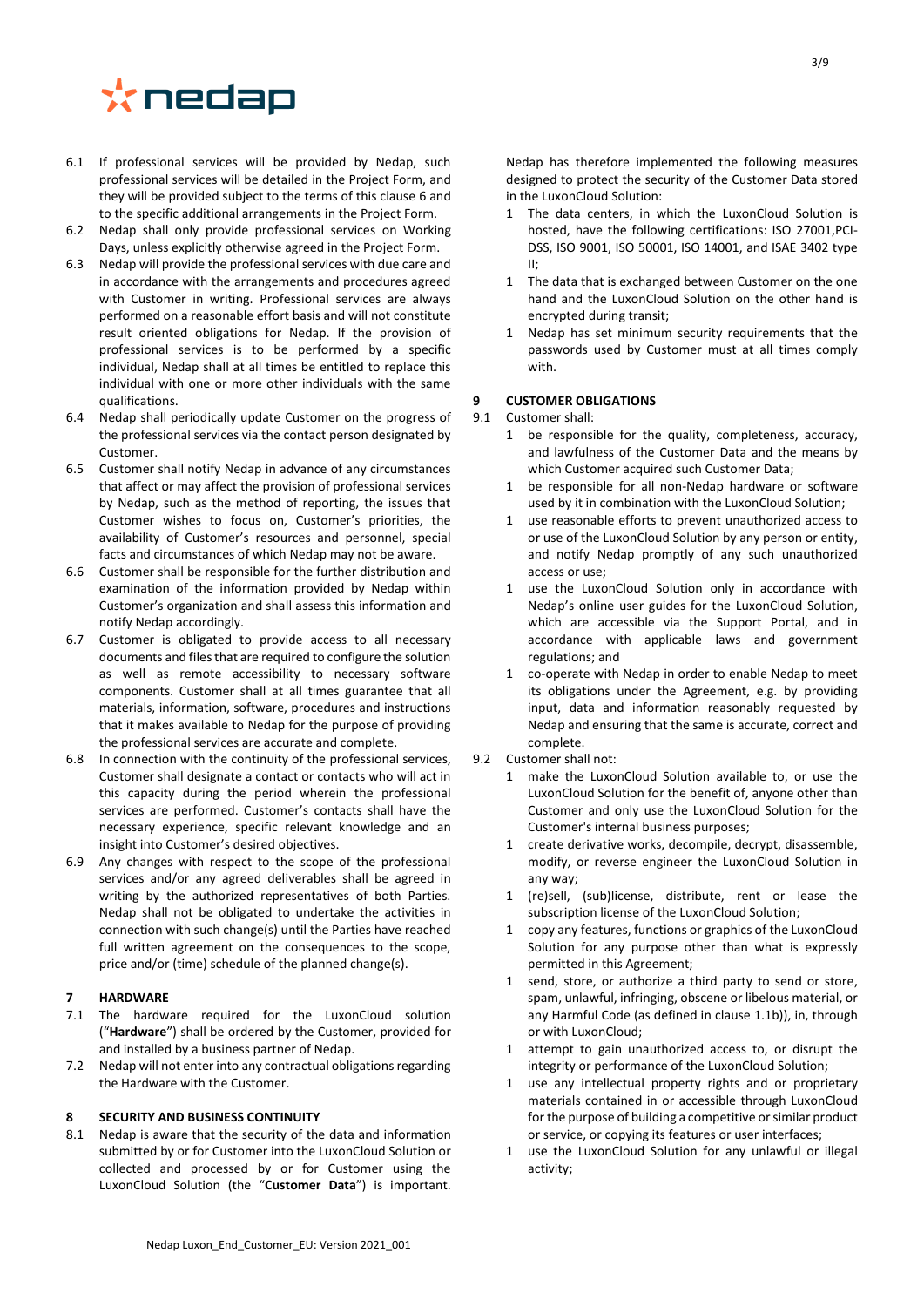

- 1 delete or alter any disclaimers, warning, copyright or other proprietary notices accompanying the LuxonCloud Solution;
- 1 accessthe LuxonCloud Solution with an intention to probe, scan or test the vulnerability of any systems or networks, or to breach or circumvent any security or authentication measures, unless with prior written consent of Nedap, which will not be unreasonably withheld; or
- 1 disclose the login information to Customer's LuxonCloud Solution account to any third party. This information is provided by Nedap for use by Customer only.
- 9.3 Customer shall be responsible for the compliance by the other users of the LuxonCloud Solution with the obligations under this Agreement. Any acts or omissions by another user will be deemed to be Customer's acts or omissions, and Customer will be deemed to have permitted or facilitated any such acts or omissions.
- 9.4 Should Customer not (timely) fulfill any of its obligations or responsibilities under the Agreement, this may affect any time periods for completion indicated by Nedap, which may then be extended accordingly. Nedap is also entitled to invoice Customer for additional costs that are incurred by Nedap as a result of Customer not meeting its obligations or responsibilities, using the rates for professional services set out in the Project Form (or in absence thereof Nedap's then current standard rates) as a basis.

## **10 PRICES AND PAYMENT**

- <span id="page-3-0"></span>10.1 In addition to the time and material charges for professional services provided by Nedap (e.g. assistance in implementation/roll-out, roadmap acceleration developments, termination assistance, or if out-of-scope maintenance or support is provided by Nedap), Customer shall pay a fixed yearly subscription fee to Nedap. The subscription fee is payable in advance and becomes due as from the moment of activation of a Customer account in the LuxonCloud Solution. The amount of the subscription fee is set out in the Project Form and covers the use of the LuxonCloud Solution and the Maintenance and Support Services (all subject to the limitations and exceptions in this Agreement, including in Appendix 1).
- 10.2 All fees and charges payable by Customer to Nedap shall be exclusive of VAT and any other taxes, levies and duties, as well as of any expenses to be incurred by Nedap within the context of performing its obligations under the Agreement. Customer is responsible for paying all such taxes, levies, duties and expenses.
- 10.3 The subscription fee, or any other amounts specified in the Project Form shall be adjusted annually to reflect price inflation in accordance with the CPI Index "CBS Consumer Index for Households".
- 10.4 Invoices for the subscription fees will be submitted by Nedap on a yearly basis and will be based on the number of nodes that is live ('activated') within the LuxonCloud Solution at the anniversary date of this Agreement..
- 10.5 If during a Calendar Year additional nodes are added, an additional subscription fee for the remainder of the calendar year will be calculated on a pro rata basis and invoiced to the Customer.
- 10.6 Customer shall provide complete and accurate billing and contact information to Nedap and shall notify Nedap of any changes to such information.
- 10.7 Customer shall pay Nedap's invoices within thirty (30) days of the invoice date via a bank transfer into the account number specified by Nedap in the invoice. In the event of late payment of an invoice, the amount payable by Customer will be increased with a rate equal to the higher of 1.5% per month or the commercial statutory rate (*wettelijke handelsrente*), which shall be calculated starting from the date that is 30 days of the invoice date and ending on the date on which effective payment has taken place.
- 10.8 Disputed invoices shall be reported to the nominated Nedap Customer account manager within five (5) Working Days of receipt of the invoice by Customer.
- 10.9 If any amounts due to Nedap are 30 days or more overdue, then Nedap may, without limiting its other rights and remedies, suspend access to the LuxonCloud Solution until such amounts have been paid in full, provided that Nedap has given Customer at least 10 days' prior notice that the amounts are overdue in accordance with clause [21.](#page-6-0) Nedap shall not exercise its rights under this clause if Customer is timely disputing amounts that have been invoiced reasonably and in good faith and is cooperating diligently to resolve the dispute.

## **11 CUSTOMER DATA**

- 11.1 Customer is and shall remain the owner of all right (including intellectual property rights), title and interest in and to the Customer Data. Customer grants Nedap a limited, royalty-free, non-transferable, non-exclusive license to use the Customer Data for the purpose of meeting its obligations under the Agreement, for the purpose of monitoring compliance with the Agreement and for statistical purposes, and to permit subcontractors to do the same, in each case, during the term of the Agreement. To the extent applicable, Customer grants Nedap the right to create aggregated data sets using Customer Data, and grants Nedap a perpetual, royalty-free and irrevocable license to use aggregated Customer Data in the context of Nedap's business and for the improvement of Nedap's products and services.
- 11.2 Nedap shall logically segregate all Customer Data and Customer's Confidential Information (as defined in clause [13\)](#page-4-0) from that of Nedap's other customers, and shall only edit the Customer Data in the databases of the LuxonCloud Solution (e.g. restoring a backup) after having received authorization to do so from Customer.
- 11.3 Upon written notice of Customer, Nedap shall (i) cease use of any Customer Data and/or Customer's Confidential Information specified in Customer's notice, (ii) remove such Customer Data and Customer's Confidential Information from its computer hardware and storage media, and/or (iii) at Customer's expense and not more than twice a year: transfer to Customer such Customer Data and Customer's Confidential Information in a format and on media reasonably requested by Customer.

## **12 INTELLECTUAL PROPERTY RIGHTS**

12.1 Nedap or its licensor(s) are and shall remain the owner(s) of all right (including intellectual property rights), title and interest in and to the LuxonCloud Solution, all documentation related to the LuxonCloud Solution and all other Nedap products.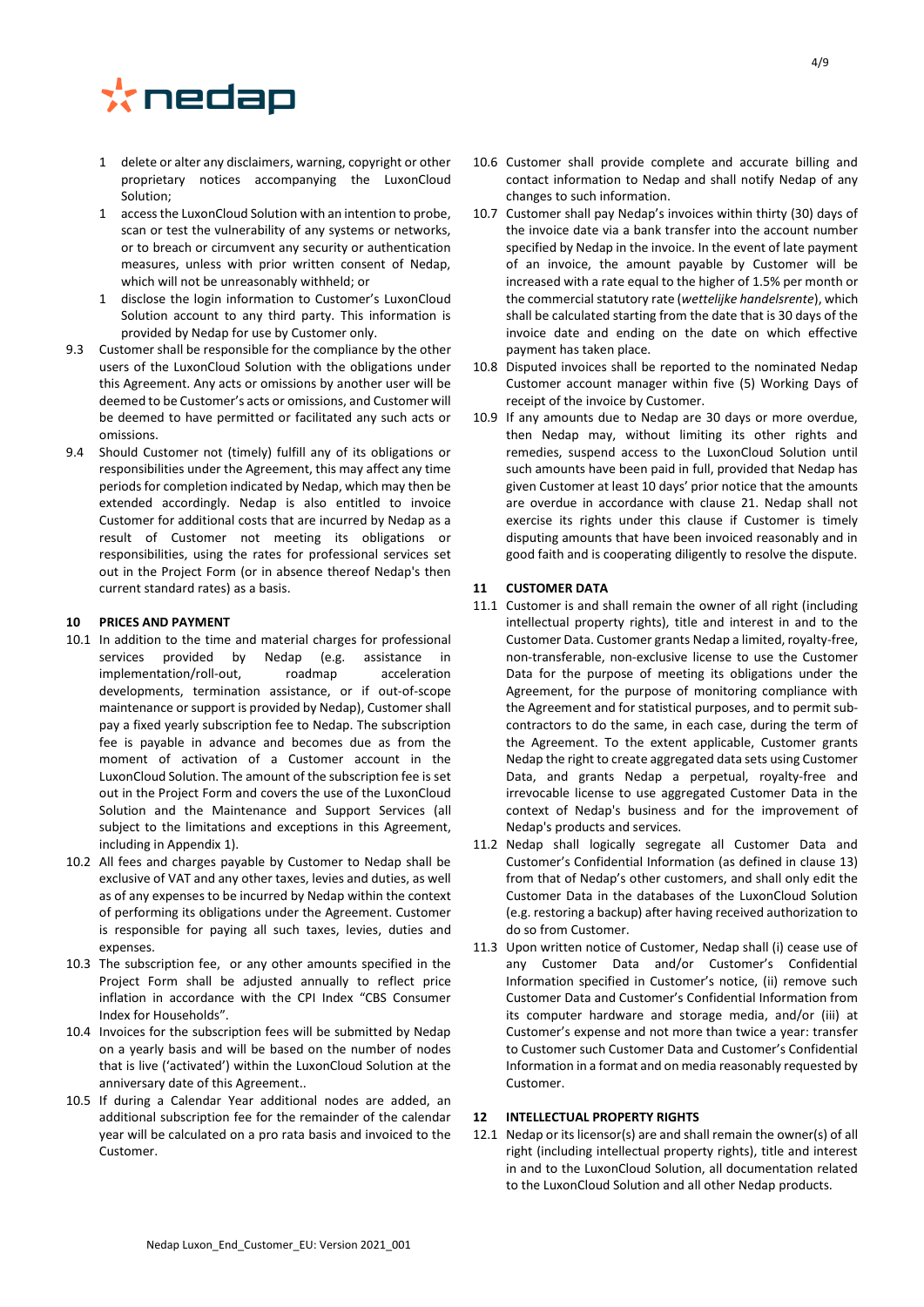

- <span id="page-4-2"></span>12.2 Customer shall notify Nedap promptly after becoming aware of a claim that the LuxonCloud Solution or any elements thereof infringe the intellectual property rights of a third party. It shall permit Nedap to conduct any negotiations and litigation to settle such claim, it shall not make any admission in respect of such claim without Nedap's prior written consent, and it shall upon Nedap's written request immediately cease all use of the LuxonCloud Solution.
- <span id="page-4-1"></span>12.3 If the LuxonCloud Solution or any elements thereof are alleged to, or are held to, constitute an infringement of the intellectual property rights of a third party, then Nedap may do any or all of the following, at its own option and sole discretion:
	- a) make all reasonable attempts to procure for Customer the right to continue selling and servicing the alleged infringing elements;
	- b) modify or replace the infringing elements so as to avoid the infringement; or
	- c) terminate Customer access to the infringing elements of the LuxonCloud Solution (or the complete LuxonCloud Solution if required in Nedap's reasonable opinion) and refund 6 months of subscription fees for such terminated elements to Customer.

The obligations in this claus[e 12.3](#page-4-1) shall constitute Customer's sole remedy in relation to any infringement claims made in relation to the LuxonCloud Solution or any elements thereof.

12.4 Nedap shall have no obligations under claus[e 12.3](#page-4-1) if Customer has not met its obligations under clause [12.2](#page-4-2) in full or if the (alleged) infringement is caused by (i) any use of the LuxonCloud Solution by Customer in breach of the conditions of this Agreement, or (ii) any use of the LuxonCloud Solution in combination with equipment, software or other devices not supplied by Nedap.

#### <span id="page-4-0"></span>**13 CONFIDENTIALITY**

- <span id="page-4-3"></span>13.1 Each Party shall keep the Confidential Information of the other Party confidential and not disclose the Confidential Information to any third party without the other Party's prior written consent.
- 13.2 "**Confidential Information**" means the contents of this Agreement, any information (in any form) relating to the LuxonCloud Solution, any other Nedap products or the services provided under this Agreement, Nedap's or the Customer's business, and any other information (in any form) that has been disclosed by or on behalf of a Party in confidence, or which by its nature ought to be regarded as confidential.
- 13.3 Clause [13.1](#page-4-3) of these LuxonCloud Solution Terms of Subscription does not prevent a Party to disclose information, which:
	- a) was already in its possession without an obligation of confidentiality at the time of disclosure;
	- b) was already in the public domain at the time of disclosure, except as a result of a breach of this Agreement; or
	- c) is required to be disclosed by applicable law or the rules of a relevant stock exchange, provided that the disclosing Party promptly notifies the other Party of its requirement to disclose, and co-operates with the other Party in avoiding or limiting the disclosure.
- 13.4 Each Party shall:
	- a) use the Confidential Information solely for the purpose of performing its obligations or exercising its rights under this Agreement;
- b) only make Confidential Information available to staff and/or subcontractors on a need-to-know basis, and only after having made sure that such staff and/or subcontractors are bound by confidentiality obligations that are at least as strict as those in this Agreement; and
- c) upon the other Party's first written request, promptly return to the other Party all Confidential Information in its or any of its subcontractors' possession.

## <span id="page-4-4"></span>**14 DATA PROTECTION**

- 14.1 Terms used in this claus[e 14](#page-4-4) shall have the same meaning given to them under Article 4 of Regulation (EU) 2016/679 ("**GDPR**").
- 14.2 If Nedap processes personal data that is used in the course of Customer's use of the LuxonCloud Solution, then Nedap shall do so solely on behalf of Customer and in accordance with the written instructions of Customer as a data processor. Nedap shall not use or otherwise process the personal data for any purpose other than the exercise of its rights and the performance of its obligations under this Agreement. Customer warrants (*garandeert*) in respect of any personal data it may provide to Nedap that it is authorized to do so and indemnifies Nedap from and against any and all claims relating to a breach of this warranty.
- <span id="page-4-6"></span><span id="page-4-5"></span>14.3 In connection with the processing of personal data as a data processor, Nedap shall:
	- a) take appropriate technical and organizational measures to protect personal data against accidental or unlawful destruction or accidental loss, alteration, unauthorized disclosure, use or access and against all other unlawful forms of processing, including controls over entry, access, intervention, disclosure, input and preservation of and to the personal data, pseudonymisation and encryption, measures that ensure the ongoing confidentiality, integrity, availability and resilience of processing systems and services, measures to restore the availability and access to personal data in a timely manner in the event of a physical or technical incident, and a process for regularly testing, assessing and evaluating the effectiveness of technical and organizational measures for ensuring the security of the processing. The measures shall ensure an adequate level of protection appropriate to the risks involved in the processing;
	- b) monitor and verify compliance with the measures set out under a). For this purpose, Nedap has a process in place for regularly testing, assessing and evaluating the effectiveness of those measures
	- c) not transfer the personal data out of the European Union, except with due observance of the applicable law to such international transfers of data;
	- d) ensure that the personal data is only accessible to staff who need to have access to the data in order to carry out their roles in the performance of Nedap's obligations under the Agreement;
	- e) give Customer co-operation, assistance and information as they reasonably request to enable them to comply with their obligations under any data protection laws, such as to comply with access, correction, data portability and removal requests of data subjects, and co-operate and comply with the inspections, directions or decisions of any competent data protection authority in relation to those personal data, in a timely manner;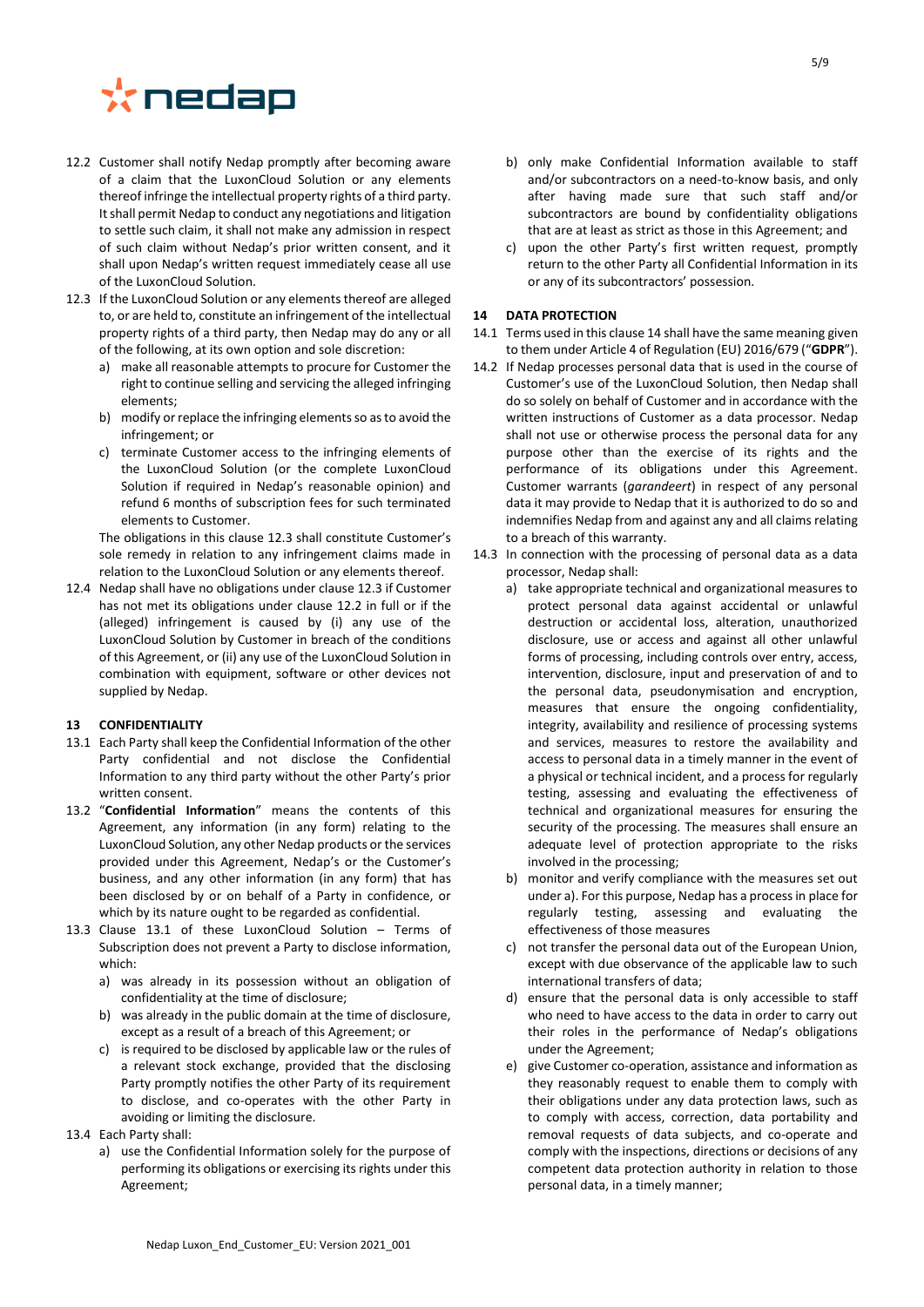

- f) notify the Customer if Nedap is of the opinion that an instruction given by them would cause Nedap to act contrary to applicable data protection laws;
- g) notify Customer without undue delay by email of any data breach that resulted or may have resulted in the disclosure of personal data through to the LuxonCloud Solution as soon as reasonably possible after its establishment of a data breach, and take measures in order to remedy the data breach as soon as reasonably possible;
- h) remove the personal data upon termination of this Agreement in accordance with clause [20](#page-6-1) of these LuxonCloud Solution – Terms of Subscription;
- i) agree in writing on the obligations of this clause [14](#page-4-4) with any sub-processors it engages for the performance of its obligations under this Agreement;
- j) maintain a record of all categories of processing activities carried out on behalf of Customer containing: (a) the name and contact details of Nedap and of Customer, and, where applicable, of the their representative(s); (b) the categories of processing carried out on behalf of each of Customer; (c) where applicable, transfers of personal data to a third country, including the identification of that third country and, if applicable, the documentation of suitable safeguards; (d) where possible, a general description of the technical and organizational security measures referred to in clause [14.3](#page-4-5)[a\)](#page-4-6) of these LuxonCloud Solution – Terms of Subscription; and
- k) provide Customer without undue delay with written notice of any personal data breach that involvesthe unauthorized access, use or disclosure of personal data comprised in Customer Data.

## **15 AUDIT**

- <span id="page-5-1"></span>15.1 Customer may request Nedap to conduct an audit of Nedap's performance of this Agreement, during normal business hours of Nedap at Customer's expense upon at least 15 days prior written notice to Nedap and no more than once per contract year. Any audits shall be conducted in a manner that shall result in minimum inconvenience and disruption to Nedap's business operations, and shall only concern the last twelve (12) months of business prior to the beginning of such audit.
- 15.2 Upon a request as in Clause [15.1,](#page-5-1) Nedap will request a fee estimate from a third party auditor and present such estimate to Customer for its approval. Upon such approval, Nedap will instruct the third party auditor and in that context undertakes that each auditor (i) shall sign a confidentiality agreement that is at least as strict as the confidentiality obligations in the Agreement, and (ii) shall comply with any security or other requirements imposed by Nedap.
- 15.3 Nedap shall provide a full copy of the audit report to the Customer. The Parties shall meet to review each audit report as soon as reasonably practical after the issuance thereof, and shall discuss the appropriate manner, if required, in which to respond to the findings of the audit report.

#### <span id="page-5-3"></span>**16 LIABILITY**

16.1 Subject to claus[e 16.3](#page-5-2) of these LuxonCloud Solution – Terms of Subscription, neither Party shall be liable, whether for negligence, breach of contract, tort, misrepresentation or otherwise, for any indirect or consequential loss or damage, for any exemplary, special or punitive damages, for any loss of

profit, data, goodwill, production, revenue or business opportunity, for any missed or anticipated savings, for any increase of (insurance) premiums, or for any loss or damage resulting from interruptions in the functioning or availability of LuxonCloud Solution, even if a Party has been advised of the possibility of such loss or damage.

- 16.2 Subject to claus[e 16.3](#page-5-2) of these LuxonCloud Solution Terms of Subscription, the total cumulative liability of Nedap for any loss or damage incurred by Customer under or in connection with this Agreement, whether for negligence, breach of contract, tort, misrepresentation or otherwise, shall, in relation to all events occurring in a given calendar year, be limited to an amount equal to one (1) time the aggregate fees and charges paid by Customer under this Agreement in that calendar year.
- <span id="page-5-2"></span>16.3 The exclusions and limitations of liability set out in this clause [16](#page-5-3) shall not apply if the liability has arisen out willful intent (*opzet*), fraud (*bedrog*) or gross negligence (*grove nalatigheid of bewuste roekeloosheid*) by a Party, or by that Party's directors or officers with leadership oversight over the performance of this Agreement.

## **17 INDEMNITY**

- <span id="page-5-0"></span>17.1 Customer shall indemnify Nedap and hold Nedap harmless from and against any and all losses, damages, liabilities, claims, demands, suits, expenses and any other out-of-pocket costs (including reasonable attorney's fees and expenses) which Nedap may incur or be liable for arising out of or in connection with:
	- a) a claim that the Customer Data, or use of the LuxonCloud Solution in breach of this Agreement, infringes or misappropriates any third party's intellectual property rights or other rights or violates applicable laws or regulations; or
	- b) the Customer sending or storing, or authorizing a third party to send or store, spam, unlawful, infringing, obscene or libelous material, or any Harmful Code, in, through or with the LuxonCloud Solution. "**Harmful Code**" means a virus, drop dead device, Trojan horse, time bomb, back door device, bot, or any other software routine that is harmful, destructive, disabling or that is meant or designed to assist in or enable theft or alternation of data or to allow access to, or use of, a computer system by an unauthorized person, or that otherwise disrupts or impairs the normal operation of a computer system.

## **18 FORCE MAJEURE EVENT**

- 18.1 If a Party is prevented from or delayed in performing any of its obligations under the Agreement by a Force Majeure Event then:
	- a) its obligations under the Agreement shall be suspended for as long as the Force Majeure Event continues, but only to the extent that the Party is prevented or delayed from performing them;
	- b) as soon as reasonably possible after the start of the Force Majeure Event, the impacted Party shall notify the other Party of the nature of the Force Majeure Event, the time at which the Force Majeure Event started and the likely effects of the Force Majeure Event on its ability to perform its obligations under the Agreement; and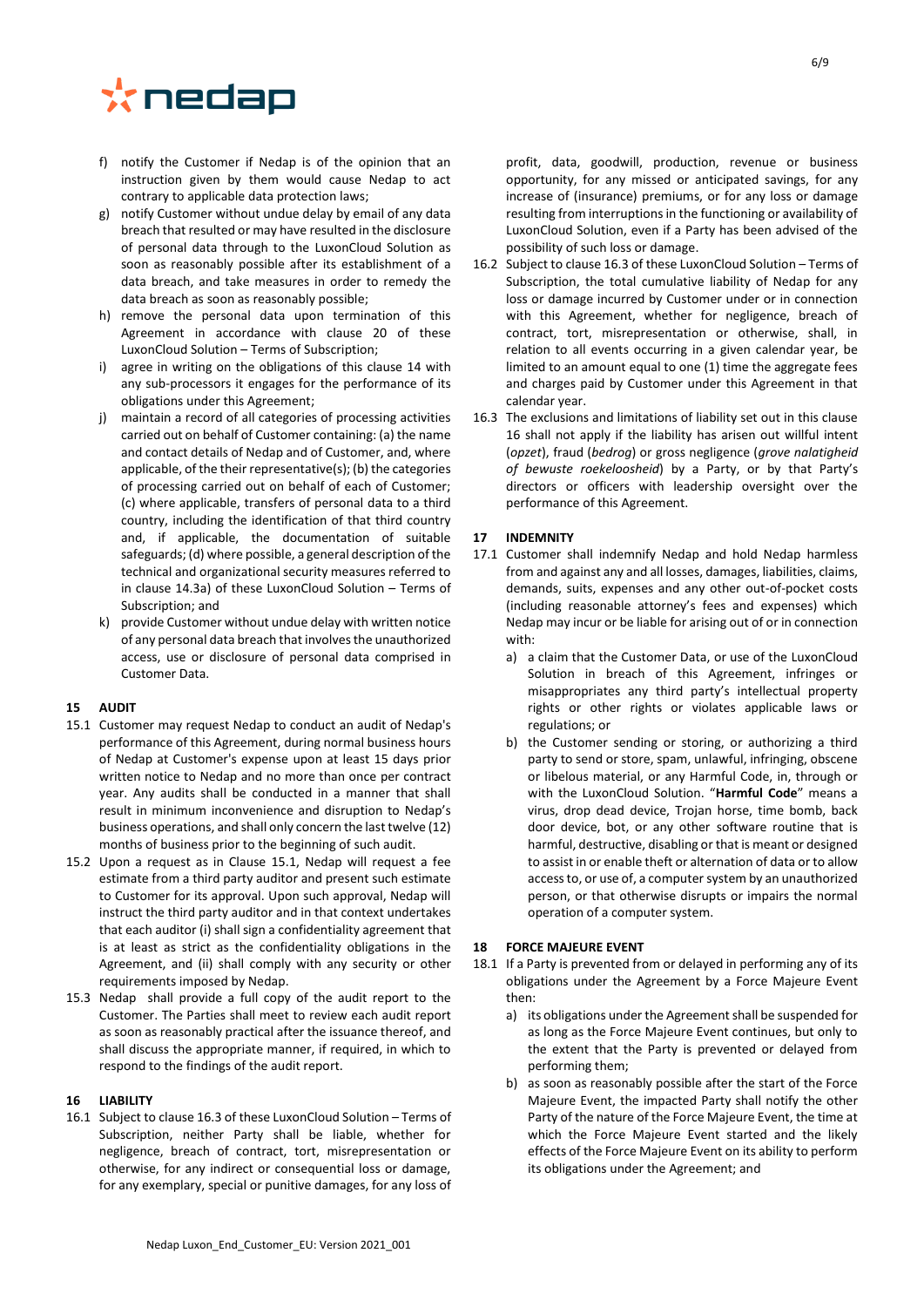

- c) as soon as possible after the end of the Force Majeure Event, the impacted Party shall notify the other Party that the Force Majeure Event has ended, and shall resume performance of its obligations under the Agreement.
- 18.2 A "**Force Majeure Event**" shall mean any event or cause beyond the control of the impacted Party within the meaning of Section 6:75 of the Dutch Civil Code, including acts of God, acts or omissions of any government or agency thereof, rebellion, insurrection, riot, sabotage, invasion, quarantine, restrictions, transportation embargoes, non-Nedap software or hardware, failure or delay of the Internet, non-performance or late performance of suppliers of Nedap, etc.

## **19 TERM AND TERMINATION**

- 19.1 The Agreement shall enter into force for a period of at least one (1) Year as from the Effective Date and will renew automatically unless a Party has issued a termination notice 1 month prior to each End Date of this Agreement.
- 19.2 After the first year of the Agreement, either Party may prematurely terminate (opzeggen) the Agreement for convenience by giving one month's notice.
- 19.3 In case Nedap terminates the Agreement for convenience as described in article 19.2 and Customer has prepaid a subscription fee, Nedap will refund the pro rata amount of the prepaid subscription fee for the period that the Agreement is prematurely ending.
- 19.4 Throughout the whole duration of the Agreement and with the exclusion of article 19.3:
- 19.5 Each Party is able to terminate this Agreement for cause, if the other Party has breached this Agreement and after having received a written notice thereof, is not able to cure the breach within 30 business days.
- 19.6 In addition, Nedap shall be entitled to terminate the Agreement, with immediate effect or with effect from a later date at Nedap's discretion, if a change of control occurs in relation to the ownership of Customer.
- 19.7 Nedap shall also be entitled to terminate the Agreement by giving Customer written notice, taking into account a notice period of at least 10 days, if any amounts due to Nedap by Customer are 30 days or more overdue.

#### <span id="page-6-1"></span>**20 EFFECT OF TERMINATION**

- 20.1 Subject to claus[e 20.2](#page-6-2) of these LuxonCloud Solution Terms of Subscription and subject to any rights or obligations which have accrued under the Agreement prior to the effective date of termination, upon the effective date of termination of the Agreement, irrespective of the ground of termination, neither Party shall have any further obligation to the other Party under the Agreement, and:
	- a) all rights granted by Nedap to Customer under the Agreement will cease to exist, and Customer's access to and right to use the LuxonCloud Solution will end;
	- b) Customer shall (i) cease use of the LuxonCloud Solution and Nedap's Confidential Information, and (ii) remove Nedap's Confidential Information from its computer hardware and storage media and return the same to Nedap; and
	- c) unless required for the performance of its activities pursuant to clause [20.3](#page-6-3) below, Nedap shall (i) cease use of all Customer Data and Customer's Confidential Information, (ii) remove such Customer Data and

Customer's Confidential Information from its computer hardware and storage media, and (iii) at Customer's expense: transfer to Customer such Customer Data and Customer's Confidential Information in a format and on media reasonably requested by Customer.

- <span id="page-6-2"></span>20.2 Notwithstanding the termination of the Agreement, all rights and obligations of the Parties, which by their nature survive the termination of the Agreement shall survive such termination.
- <span id="page-6-3"></span>20.3 Upon Customer's request, Nedap shall provide termination assistance services to Customer, e.g. by responding to questions, by assisting in integration and/or data conversion activities, etc. Nedap will invoice Customer for such assistance on a time and material basis as per the rates for professional services mentioned in the Project Form.
- 20.4 Customer acknowledges and agrees that Nedap will remove all Customer Data from the LuxonCloud Solution and destroy the same on the effective date of termination of the Agreement, unless Nedap and Customer have made deviating arrangements in writing (e.g. as part of the termination assistance services). Nedap will in any event never keep any Customer Data in its possession for longer than the date that is 6 (six) months after the effective date of termination, and Nedap will destroy any Customer Data still in its possession on that date.

## <span id="page-6-0"></span>**21 NOTICE**

- 21.1 Any notice, request, demand, consent or other communication required or permitted under the Agreement shall be in writing and shall be given by personal delivery (including courier), prepaid registered or certified mail, or e-mail, addressed to the Party for which it is intended at the address set out in the Project Form.
- 21.2 A notice shall be deemed to have been given on the day of delivery or transmission if during normal business hours, or, if after normal business hours, on the next following business day, or, if mailed by registered or certified mail, on the day which is 5 (five) Working Days thereafter.
- 21.3 Either Party may change its address details for notices upon notice to the other Party in accordance with this claus[e 21.](#page-6-0)

#### **22 MISCELLANEOUS**

- 22.1 The Appendices form an integral part of these LuxonCloud Solution – Terms of Subscription. If provisions in an Appendix contradict or are inconsistent with the provisions in the body of the LuxonCloud Solution – Terms of Subscription, the provisions in the LuxonCloud Solution – Terms of Subscription shall take precedence.
- 22.2 No modification or amendment of the Agreement shall be effective unless in writing signed by authorized representatives of both Parties.
- <span id="page-6-4"></span>22.3 Nedap may, upon written notice to Customer, transfer and assign any or all of its rights and obligations arising out of the Agreement to any third party, provided that the assignee shall agree in writing to be bound by the Agreement. Upon such an assignment, Nedap shall have no further obligations under this Agreement with respect to any of the rights and obligations so assigned.
- 22.4 Customer is not permitted to assign or transfer any of its rights or obligations under this Agreement to any third party without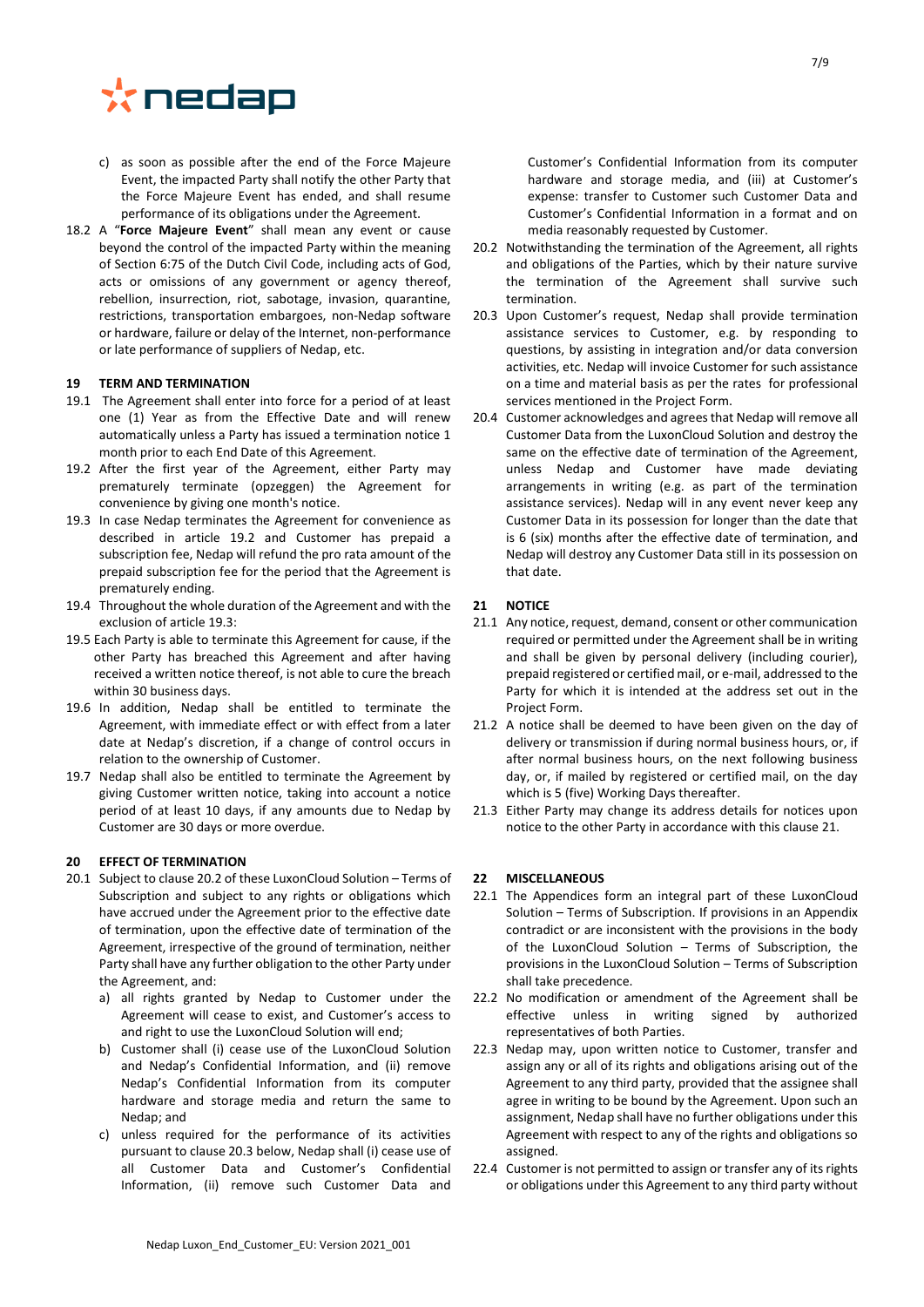

the prior written consent of Nedap. This Agreement shall be binding upon the Parties and their respective successors and permitted assignees. Any attempted assignment in violation of this claus[e 22.3](#page-6-4) shall be void and have no legal effect.

- 22.5 Except as expressly provided in this Agreement, only a Party or a Party's successors or permitted assignees may enforce the terms of this Agreement. To the extent that any third party stipulation (*derdenbeding*) is contained in this Agreement, Section 6:254 of the Dutch Civil Code is excluded.
- 22.6 Customer waives its right to set off (*verrekenen*) any amounts due by it under this Agreement, or to suspend (*opschorten*) its performance under this Agreement in the event of a nonperformance by Nedap.
- 22.7 If any provision of this Agreement is held to be invalid or unenforceable, then such provision shall (so far as it is invalid or unenforceable) be given no effect and shall be deemed not to be included without invalidating any of the remaining provisions of this Agreement. The Parties shall then replace the invalid or unenforceable provision by a valid and enforceable substitute provision, with an effect that is as close as possible to the effect intended with the invalid or unenforceable provision.
- 22.8 This Agreement sets forth the entire agreement and understanding between the Parties with respect to the subject matter hereof. The applicability of general terms and conditions used by Customer is expressively excluded.
- 22.9 Nedap is allowed to amend the terms and conditions of this Agreement and/or its Appendix at any time and will inform Customer accordingly.
- 22.10If Nedap makes available a different language version than the English version of these LuxonCloud Solution – Terms of Subscription, and there should be any difference in the meaning or interpretation of such different language versions, the English version shall be leading and take precedence over other language versions, if any, regardless of whether such other language version was signed.

#### **23 APPLICABLE LAW AND DISPUTE RESOLUTION**

- 23.1 This Agreement shall be exclusively governed by and construed in accordance with the laws of the Netherlands, without having regard to the conflict of law rules. The provisions of the United Convention on Contracts for the International Sale of Goods are excluded.
- <span id="page-7-0"></span>23.2 In the event a dispute arises under this Agreement, either Party may refer such dispute in writing for final settlement to a joint meeting of the representatives of both Parties that are responsible for the management and performance of this Agreement. For Nedap, this representative is the Customer account manager or its appointed representative. If those representatives fail to reach agreement within 10 (ten) Working Days of the referral, each Party may refer the dispute in writing for final settlement to the respective retail managers of the Parties. For Nedap, this manager is the general manager Light Control or its appointed representative. Those representatives shall consider the dispute as soon as practicable and in any event within a period of 10 days (or such other period agreed in writing) following the referral.
- 23.3 Any and all disputes between the Parties arising from or in connection with this Agreement and any agreement, arrangement or undertaking arising therefrom shall, after exhaustion of the escalation procedure in clause [23.2,](#page-7-0) be

exclusively submitted to the Netherlands Arbitration Institute (**NAI**) for arbitration in accordance with the NAI rules. The arbitral tribunal shall consist of three (3) arbitrators and shall decide in accordance with the rule of law. Consolidation of arbitral proceedings is excluded. The arbitration shall be conducted in the English language and the place of arbitration shall be Amsterdam, the Netherlands.